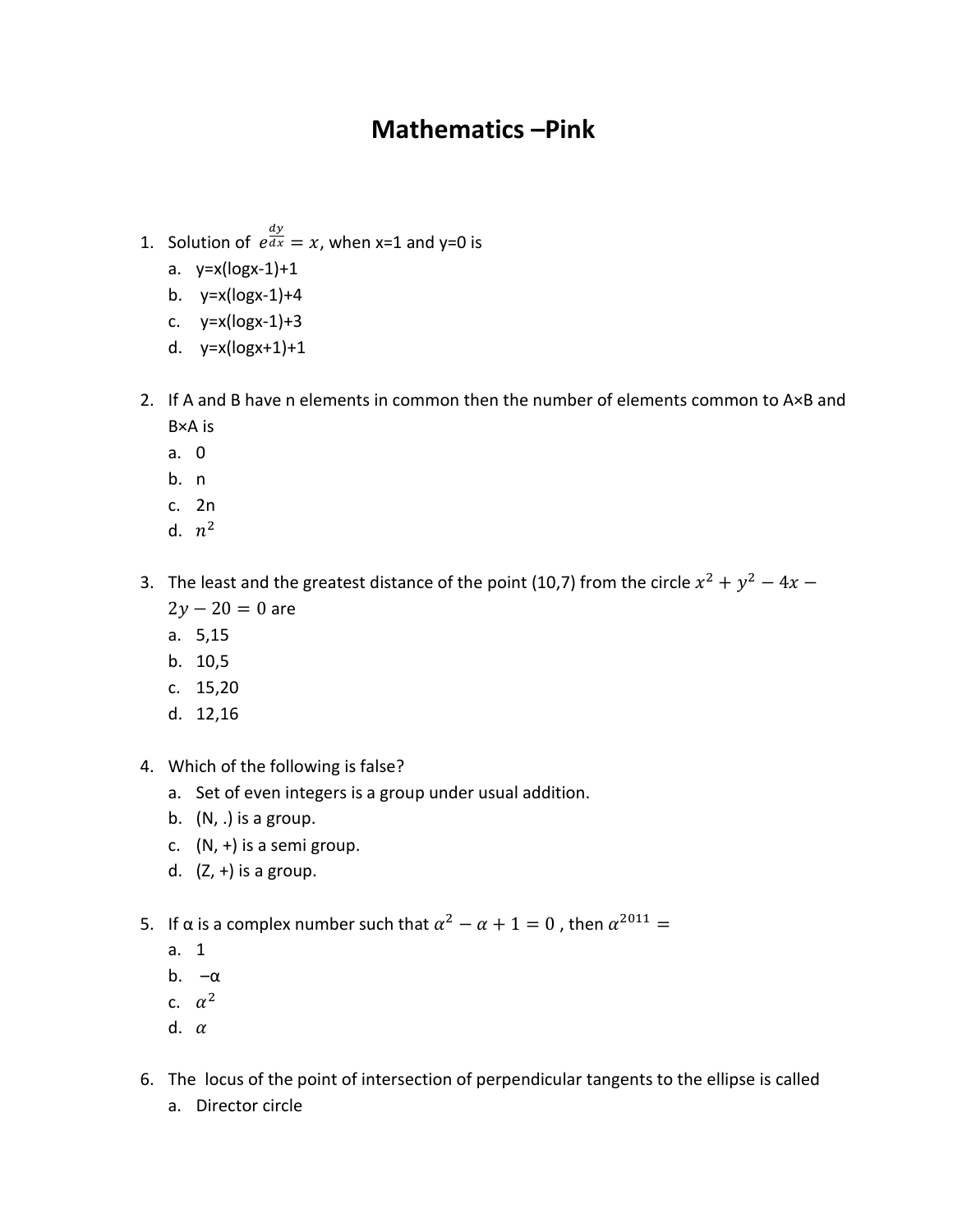- b. Hyperbola
- c. Ellipse
- d. Auxiliary circle
- 7. If a ball is thrown vertically upward and the height 'S' reached in time 't' is given by  $S =$  $22t - 11t^2$ , then the total distance travelled by the ball is
	- a. 22 units
	- b. 44 units
	- c. 33 units
	- d. 11 units
- 8. If the points (11,9) , (2,1) and (2,-1) are the midpoints of the sides of the triangle, then the centroid is
	- a. (5,3)
	- b. (-5,-3)
	- c. (5,-3)
	- d. (3,5)
- 9. If f(x) is an even function, then  $f'(x)$  is
	- a. Nothing can be said
	- b. An odd function
	- c. An even function
	- d. May be even or may be odd
- 10. If  $\vec{i} + \vec{j} \vec{k}$  and  $\vec{2i} \vec{3j} + \vec{k}$  are adjacent sides of a parallelogram, then the lengths of its diagonals are
	- a.  $\sqrt{21}$ ,  $\sqrt{13}$
	- b.  $\sqrt{3}$ ,  $\sqrt{14}$
	- c.  $\sqrt{13}, \sqrt{14}$
	- d.  $\sqrt{21}, \sqrt{3}$

11. In a group G={1,2,3,4,5,6} under  $\otimes_{7}$  the solution of 4  $\otimes_{7} x = 5$  is

- a. 5
- b. 3
- c. 2
- d. 4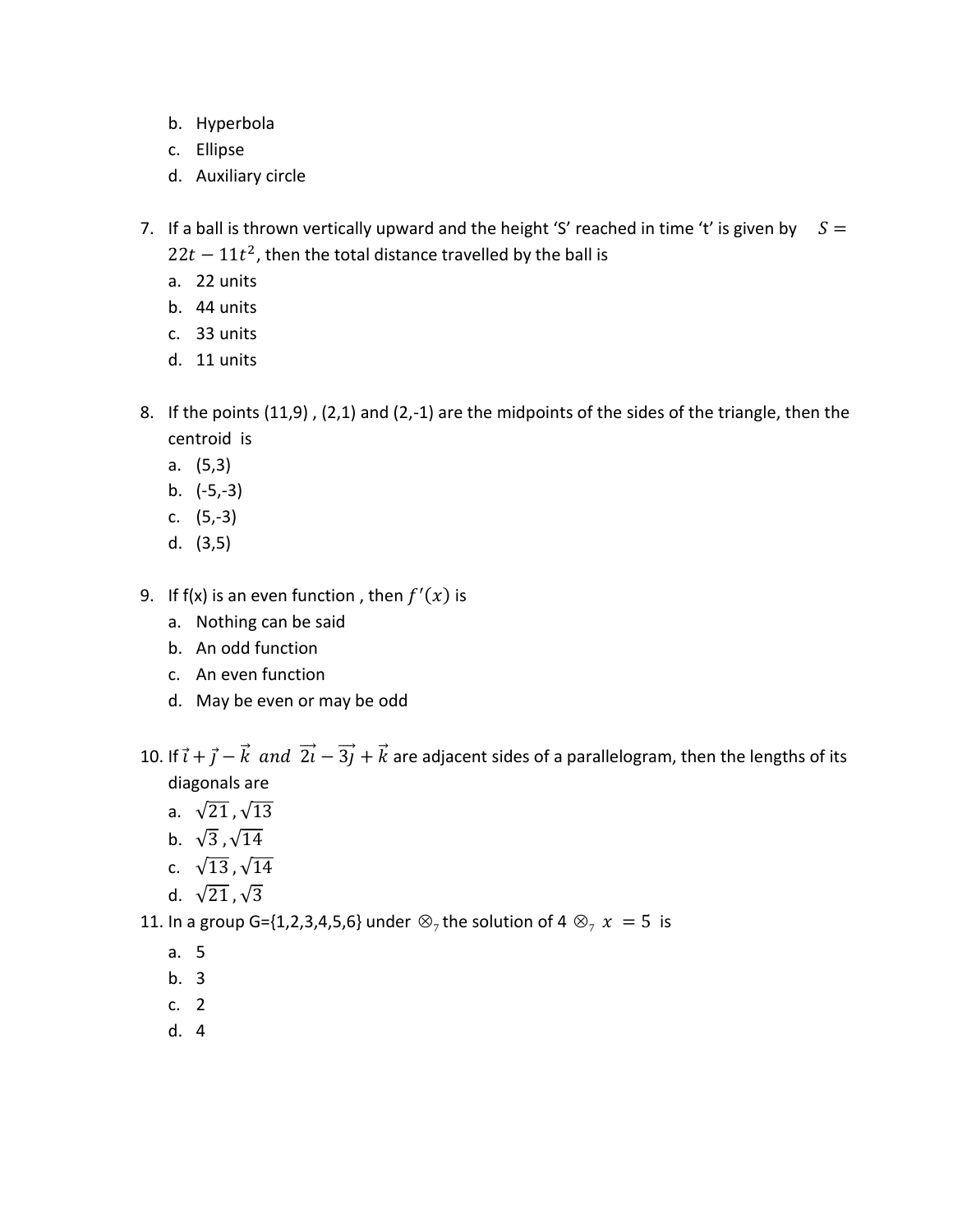12. If  $x = t^2 + 2$  and  $y = 2t$  represent the parametric equation of the parabola a.  $(x-2)^2 = 4y$ b.  $x^2 = 4(y - 2)$ c.  $(y-2)^2 = 4x$ d.  $y^2 = 4(x - 2)$ 13. If A=  $\begin{bmatrix} \alpha & 2 \\ 2 & \alpha \end{bmatrix}$  $\begin{bmatrix} a & 2 \\ 2 & a \end{bmatrix}$  and  $|A^3| = 125$  then  $\alpha =$ a.  $\pm 1$ b.  $\pm 2$ c.  $\pm 3$ d.  $\pm 5$ 

- 14. If the determinant of the adjoint of a (real) matrix of order 3 is 25 , then the determinant of the inverse of the matrix is
	- a. 0.2
	- b.  $\pm 5$
	- c.  $1/\sqrt[5]{625}$
	- d.  $\pm 0.2$

15. If  $\vec{a}$  is a vector perpendicular to both  $\vec{b}$  and  $\vec{c}$  then,

- a.  $\vec{a} \cdot (\vec{b} \times \vec{c}) = 0$
- b.  $\vec{a} \times (\vec{b} \times \vec{c}) = 0$
- c.  $\vec{a} \times (\vec{b} + \vec{c}) = 0$
- d.  $\vec{a} + (\vec{b} + \vec{c}) = 0$
- 16. If a tangent is drawn to the circle  $2x^2 + 2y^2 3x + 4y = 0$  at the point 'A' and it meets the line  $x + y = 3$  at B(2,1), then AB=
	- a.  $\sqrt{10}$
	- b. 2
	- c.  $2\sqrt{2}$
	- d. 0
- 17. The length of the chord of the circle  $x^2 + y^2 + 3x + 2y 8 = 0$  intercepted by the yaxis is
	- a. 3
	- b. 8
	- c. 9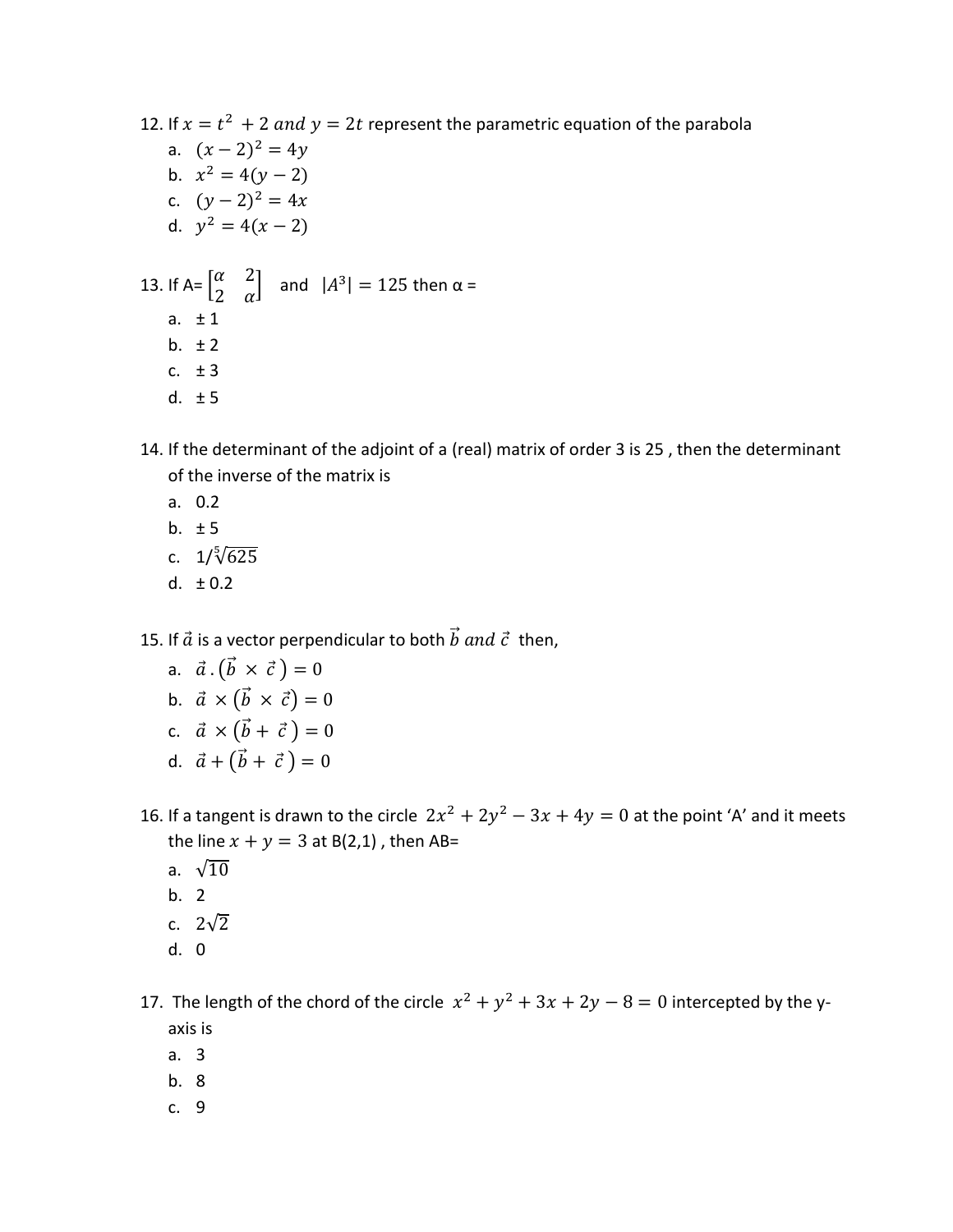- d. 6
- 18. The equation of the tangent to the parabola  $y^2 = 4x$  inclined at an angle of π/4 to the positive direction of x-axis is
	- a.  $x + y 4 = 0$ b.  $x - y + 4 = 0$ c.  $x - y - 1 = 0$ d.  $x - y + 1 = 0$

19. The value of tan<sup>-1</sup> $\left(\frac{x}{y}\right)$  $\frac{x}{y}$ ) – tan<sup>-1</sup> $\left(\frac{x-y}{x+y}\right)$  $\frac{x-y}{x+y}$ ,  $x, y > 0$  is

- a. π/4
- b. –π/4
- c. π/2
- d. –π/2

20. If 
$$
f(x) = \begin{cases} 2a - x, \text{ when } -a < x < a \\ 3x - 2a, \text{ when } x \ge a \end{cases}
$$

then which of the following is true?

- a.  $f(x)$  is not differentiable at  $x = a$
- b.  $f(x)$  is discontinuous at  $x = a$
- c.  $f(x)$  is continuous for all  $x < a$
- d. f(x) is differentiable for all  $x \ge a$

21. The function  $f(x) = \frac{x}{2}$  $\frac{x}{3} + \frac{3}{x}$  $\frac{3}{x}$  decreases in the interval

- a.  $(-3,3)$
- b.  $(-\infty, 3)$
- c.  $(3, \infty)$
- d.  $(-9,9)$

22. The area bounded by the curve  $y = sin \frac{x}{3}$ , x-axis and lines  $x = 0$  and  $x = 3\pi$  is

- a. 9
- b. 0
- c. 6
- d. 3

23. If  $\frac{(x+1)^2}{(x^3+x)}$  $\frac{(x+1)^2}{(x^3+x)} = \frac{A}{x}$  $\frac{A}{x} + \frac{Bx + C}{x^2 + 1}$  $\frac{Bx+C}{x^2+1}$ , then sin<sup>-1</sup> A + tan<sup>-1</sup> B + sec<sup>-1</sup> C = a. π/2 b. π/6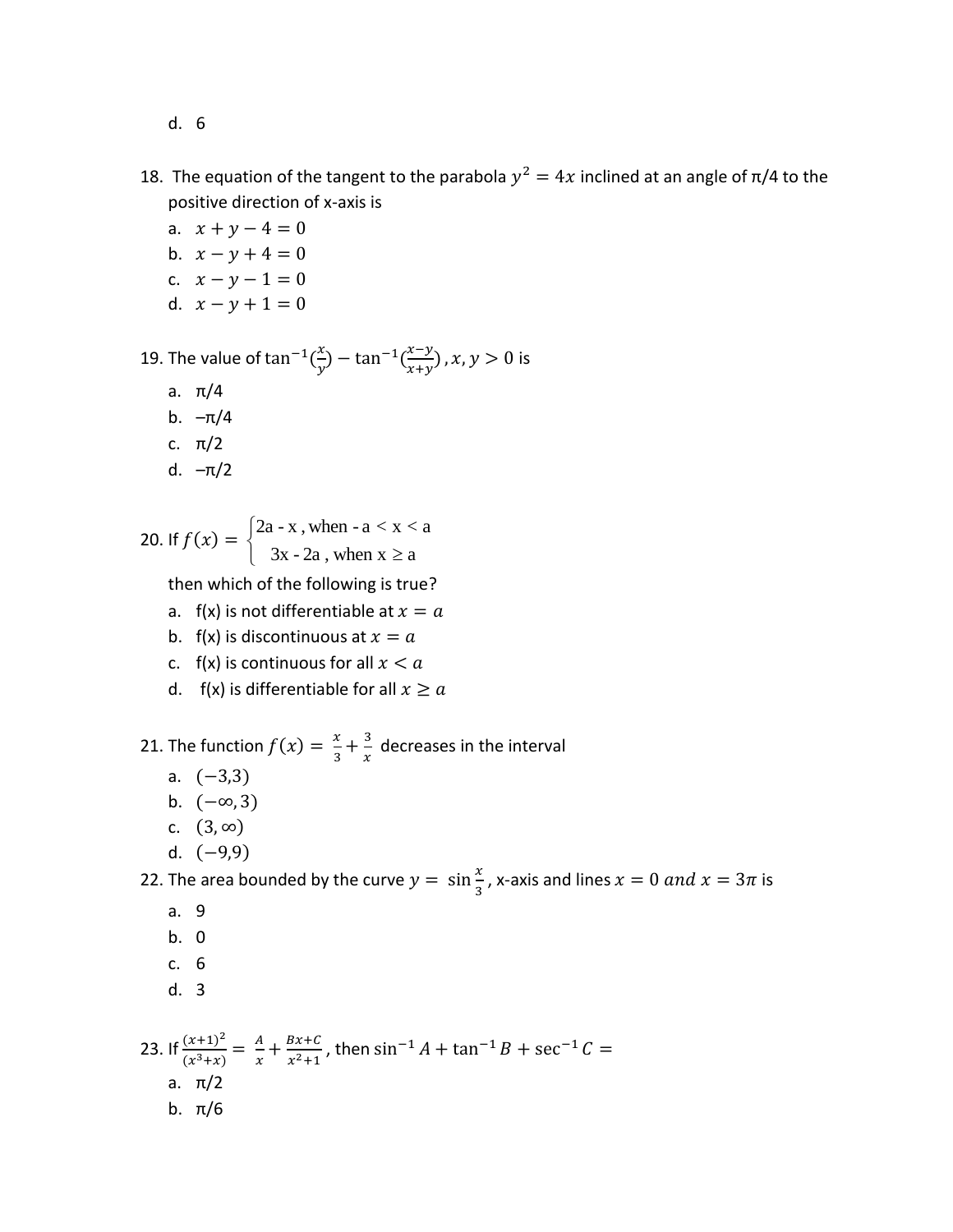- c. 0
- d. 5π/6

24. The range of the function  $f(x) = \sin[x]$ ,  $\frac{-x}{4}$  $\frac{-x}{4} < x < \frac{x}{4}$  $\frac{x}{4}$ , where  $[x]$  denote the greatest integer  $\leq x$  is,

- a. { 0 }
- b.  ${0, -1}$
- c.  ${0, \pm \sin 1}$
- d. { 0, -sin1 }

25.  $log(sin 1°) \times log(sin 2°) \times log(sin 3°) \times ... \times log(sin 179°)$ 

- a. is positive
- b. is negative
- c. lies between 1 and 180
- d. is zero

26. If  $y = (\tan^{-1} x)^2$ , then  $(x^2 + 1)^2 y_2 + 2x(x^2 + 1) y_1$  is equal to

- a. 4
- b. 0
- c. 2
- d. 1

27. Which of the following is not a correct statement?

- a. Mathematics is interesting
- b.  $\sqrt{3}$  is a prime
- c.  $\sqrt{2}$  is irrational
- d. The sun is a star

28. If  $f(x) = f(\pi + e - x)$  and  $\int_{e}^{\pi} f(x) dx = \frac{2}{e + e}$  $\frac{2}{e+\pi}$ , then  $\int_{e}^{\pi} xf(x)dx$  is equal to

- a.  $\pi e$
- b.  $\frac{\pi + e}{2}$
- c. 1
- d.  $\frac{\pi-e}{2}$
- 

29. The value of  $sin(2 sin<sup>-1</sup> 0.8)$  is equal to

- a. 0.48
- b. sin 1.2°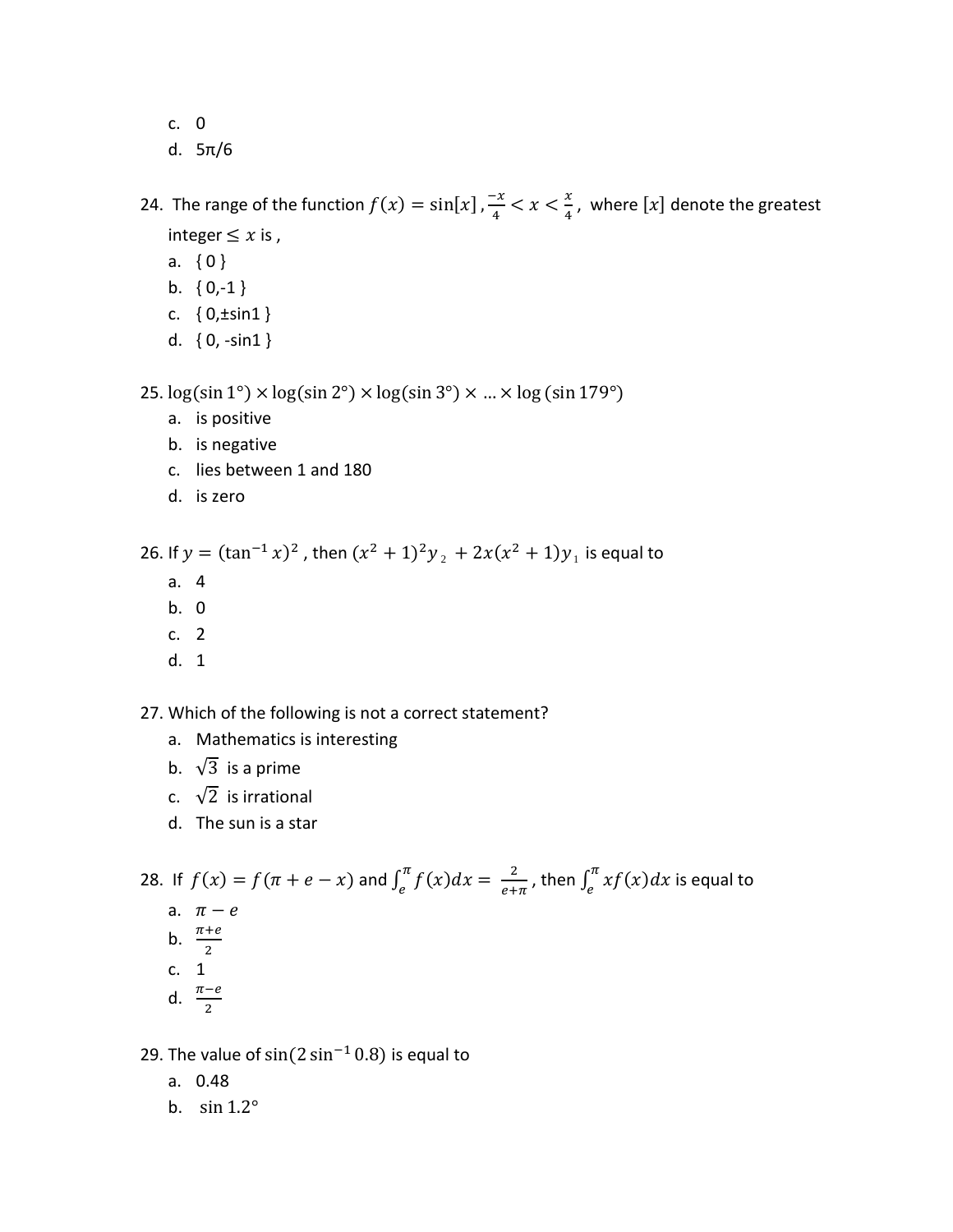c. sin 1.6° d. 0.96

30. The symmetric part of the matrix  $A = \begin{bmatrix} 1 \\ 1 \end{bmatrix}$ 1 2 4 6 8 2 2 −2 7 ] is a. [  $0 -2 -1$ −2 0 −2 −1 −2 0 ] b. [ 1 4 3 2 8 0 3 0 7 ] c. [  $0 -2 1$ 2 0 2 −1 2 0 ]

- e. [ 1 4 3 4 8 0 3 0 7 ]
- 31. A gardener is digging a plot of land. As he gets tired, he works more slowly. After t minutes, he is digging at a rate of  $^2$  $/\sqrt{t} \,$  sq.mts. per minute. How long will it take him to dig an area of 40 sq. mts.?
	- a. 100 min
	- b. 10 min
	- c. 30 min
	- d. 40 min
- 32. The angle between two diagonals of a cube is
- a.  $cos^{-1}(\frac{1}{2})$  $\frac{1}{3}$  b. 30*°* c.  $cos^{-1}(\frac{1}{\sqrt{2}})$  $\frac{1}{\sqrt{3}}$ d. 45*°*
- 33. In a triangle ABC,  $a(b \cos C c \cos B)$ =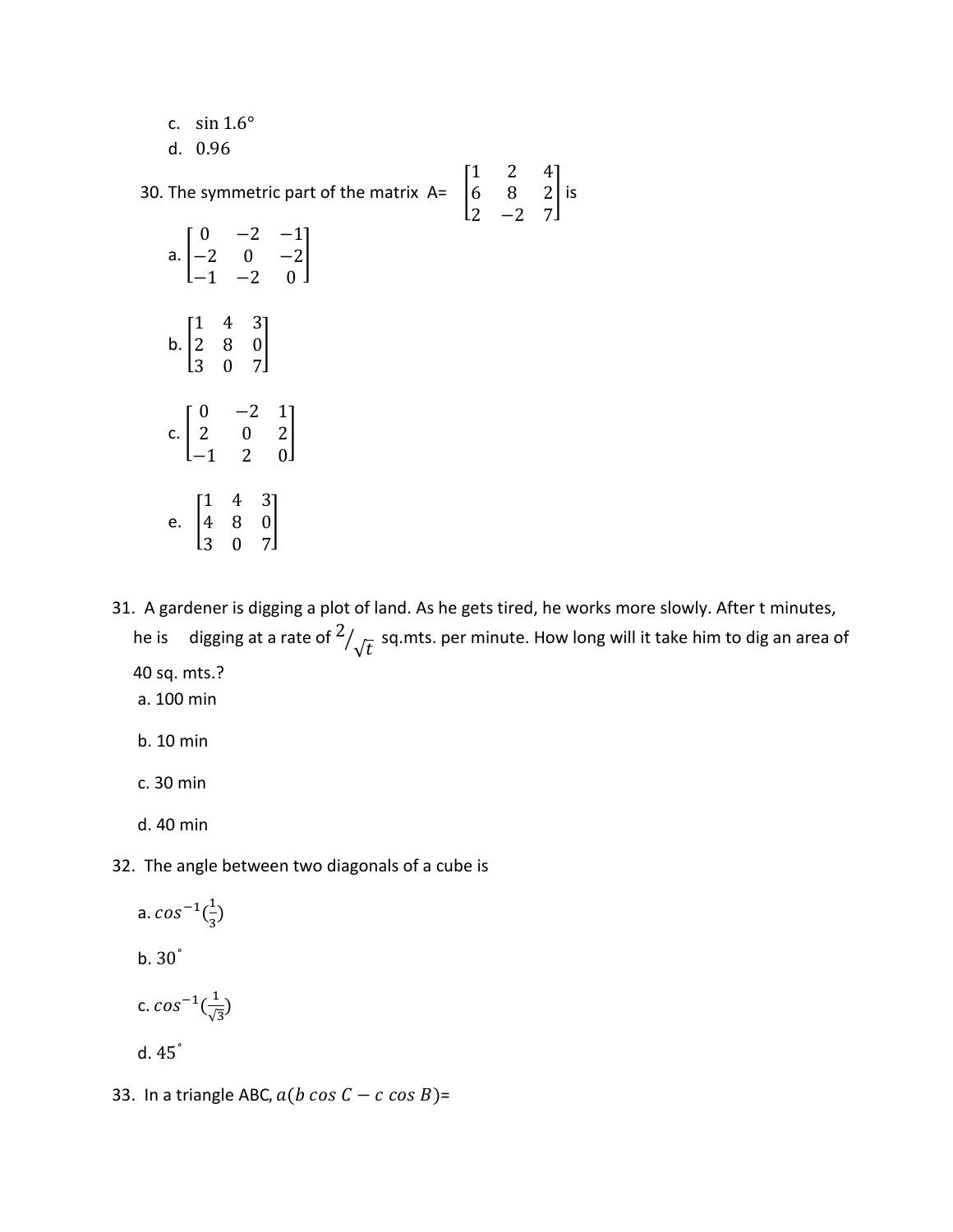a. 0 b.  $a^2$ c.  $b^2 - c^2$ d.  $b^2$ 

34. If  $\alpha$  and  $\beta$  are two different complex numbers with  $|\beta| = 1$ ,then $\left|\frac{\beta - \alpha}{1 - \overline{\alpha}}\right|$  $\left|\frac{p-a}{1-\overline{\alpha}\beta}\right|$  is equal to

- a. 1/2 b. 0 c. -1
- d. 1
- 35. A straight line passes through the points (5,0) and (0, 3). The length of the perpendicular from the point (4,4) on the line is
	- a.  $\frac{15}{\sqrt{34}}$ b.  $\sqrt{17}$  $/2$ c. 17  $/2$ d.  $\sqrt{17}/2$
- 36. If the coefficient of variation and standard deviation are 60 and 21 respectively, the arithmetic mean of the distribution is
	- a. 60
	- b. 30
	- c. 35
	- d. 21
- 37. A man takes a step forward with probability 0.4 and one step backward with probability 0.6. The probability that at the end of eleven steps he is one step away from the starting point is

a. 11 $\mathcal{C}_6 \times (0.24)^5$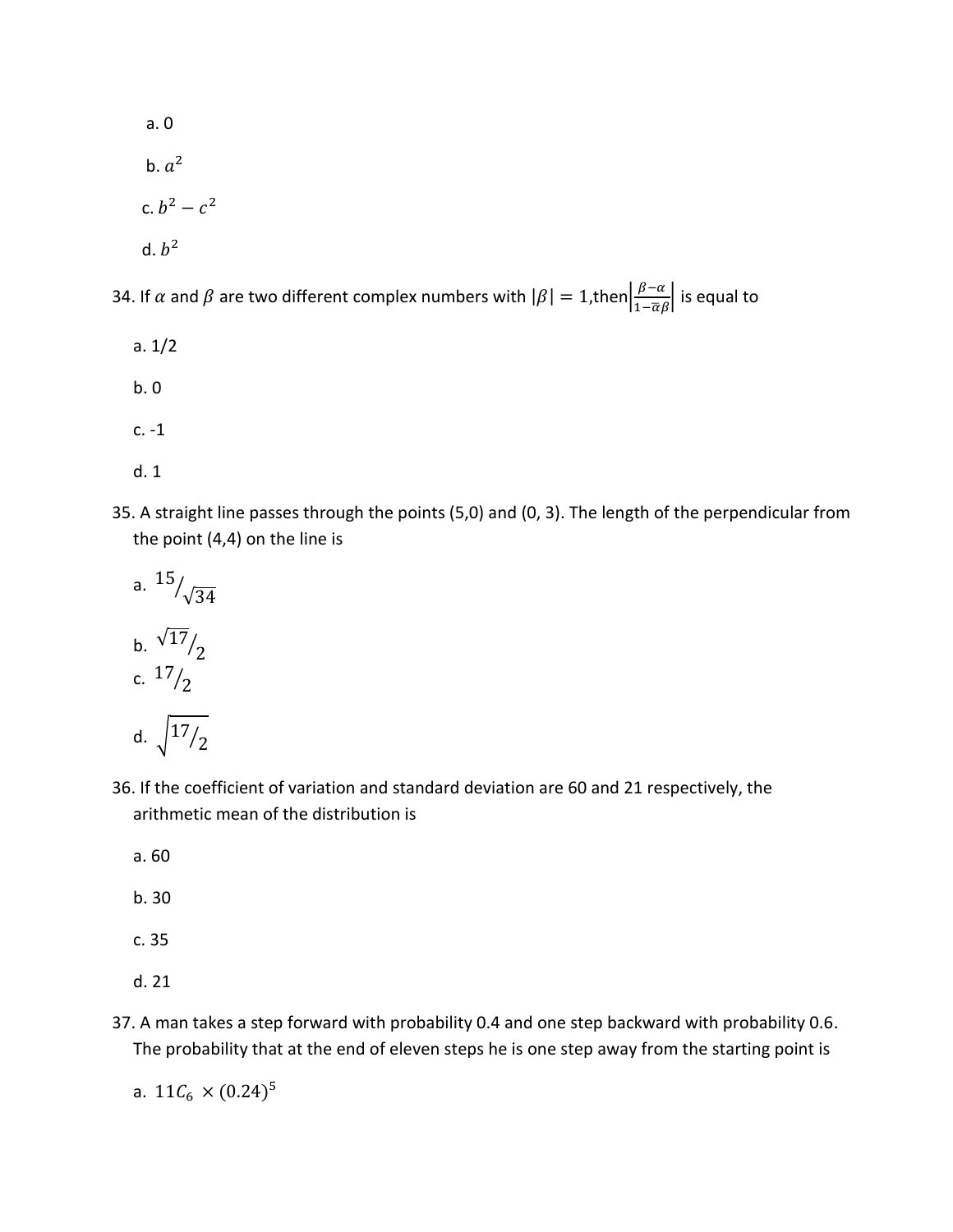- b.  $11\mathcal{C}_6 \times (0.72)^6$
- c.  $11\mathcal{C}_5 \times (0.48)^5$
- d.  $11\mathcal{C}_5 \times (0.12)^5$
- 38. Area bounded by  $y = x^3$ ,  $y = 8$  and  $x = 0$  is
	- a. 14 sq. units
	- b. 6 sq. units
	- c. 2 sq. units
	- d. 12 sq. units
- 39. A balloon which always remains spherical is being inflated by pumping in 10 cubic centimeters of gas per second. Find the rate at which the radius of the balloon is increasing when the radius is 15 cm.

a. 
$$
\frac{1}{9\pi}
$$
 cm/sec  
\nb.  $\frac{1}{\pi}$  cm/sec  
\nc.  $\frac{1}{90\pi}$  cm/sec  
\nd.  $\frac{1}{30\pi}$  cm/sec

40. If 1,  $\omega$ ,  $\omega^2$  are the three cube roots of unity, then  $(1 - \omega + \omega^2)(1 + \omega - \omega^2)$ is

- a. 2
- b. 4
- c. 1
- d. 3

41. The remainder obtained when  $1! + 2! + 3! + ... +11!$  is divided by 12 is

a. 8

b. 6

c. 9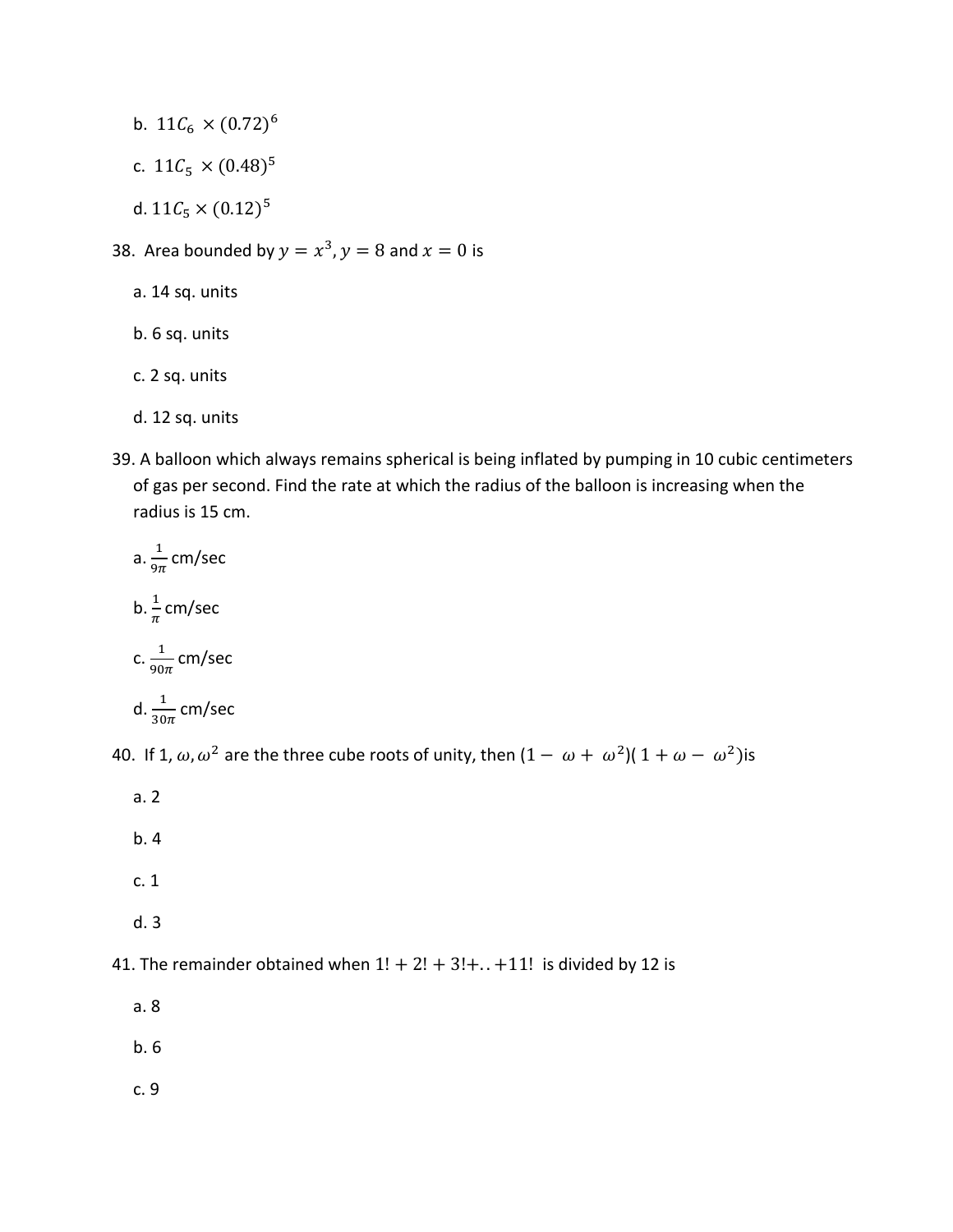d. 7

- 42. The two curves  $x^3 3xy^2 + 2 = 0$  and  $3x^2y y^3 = 2$ 
	- a. cut at right angles
	- b. cut at angle  $\frac{\pi}{4}$
	- c. touch each other
- d. cut at angle  $\frac{\pi}{3}$
- 43. If  $\sin x + \sin y = 1/2$  and  $\cos x + \cos y = 1$ , then  $\tan(x + y) =$ 
	- a. −3/4
	- b. 4/3
	- c. 8/3
	- d.  $-8/3$

44. Let  $f$ :  $R \to R$  be defined by  $f(x) = \frac{1}{x}$  $\frac{1}{x}$   $\forall x \in R$ , then f is

- a. onto
- b. not defined
- c. one-one
- d. bijective

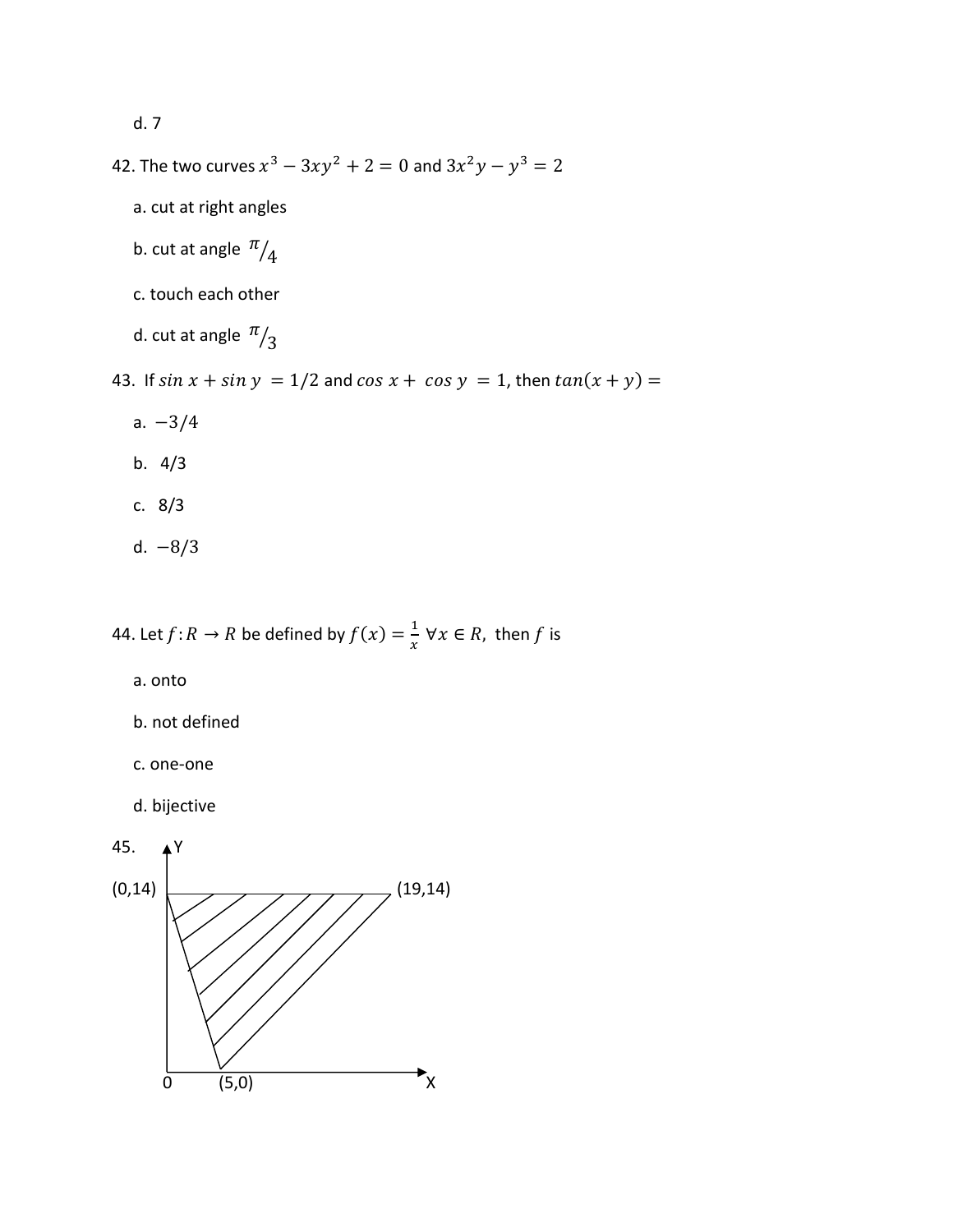The shaded region shown in figure is given by the inequation

 $a. 14x + 5y \ge 70, y \le 14$  and  $x - y \ge 5$ b.  $14x + 5y \ge 70$ ,  $y \ge 14$  and  $x - y \ge 5$ c.  $14x + 5y \ge 70$ ,  $y \le 14$  and  $x - y \le 5$ d.  $14x + 5y \le 70$ ,  $y \le 14$  and  $x - y \ge 5$ 46. If  $x = a cos^{3}\theta$ ,  $y = a sin^{3}\theta$  then  $1 + \left(\frac{dy}{dx}\right)^{2}$ is a. tan $^2\theta$  b. 1 c. tan  $\theta$ d.  $sec^2\theta$ 

47. Let A and B be two sets containing four and two elements respectively. Then the number of subsets of the set  $A \times B$  each having at least three elements is:

| a. 275 | b. 510 |
|--------|--------|
| c. 219 | d. 256 |

- 48. The number of integers greater than 6000 that can be formed using the digits 3,5,6,7 and 8 without repetition is
	- a. 120
	- b. 72
	- c. 216
	- d. 192
- 49. The normal to the curve  $x^2 + 2xy 3y^2$ at (1,1)
	- a. meets the curve again in the first quadrant
	- b. meets the curve again in the fourth quadrant
	- c. does not meet the curve again
	- d. meets the curve again in the second quadrant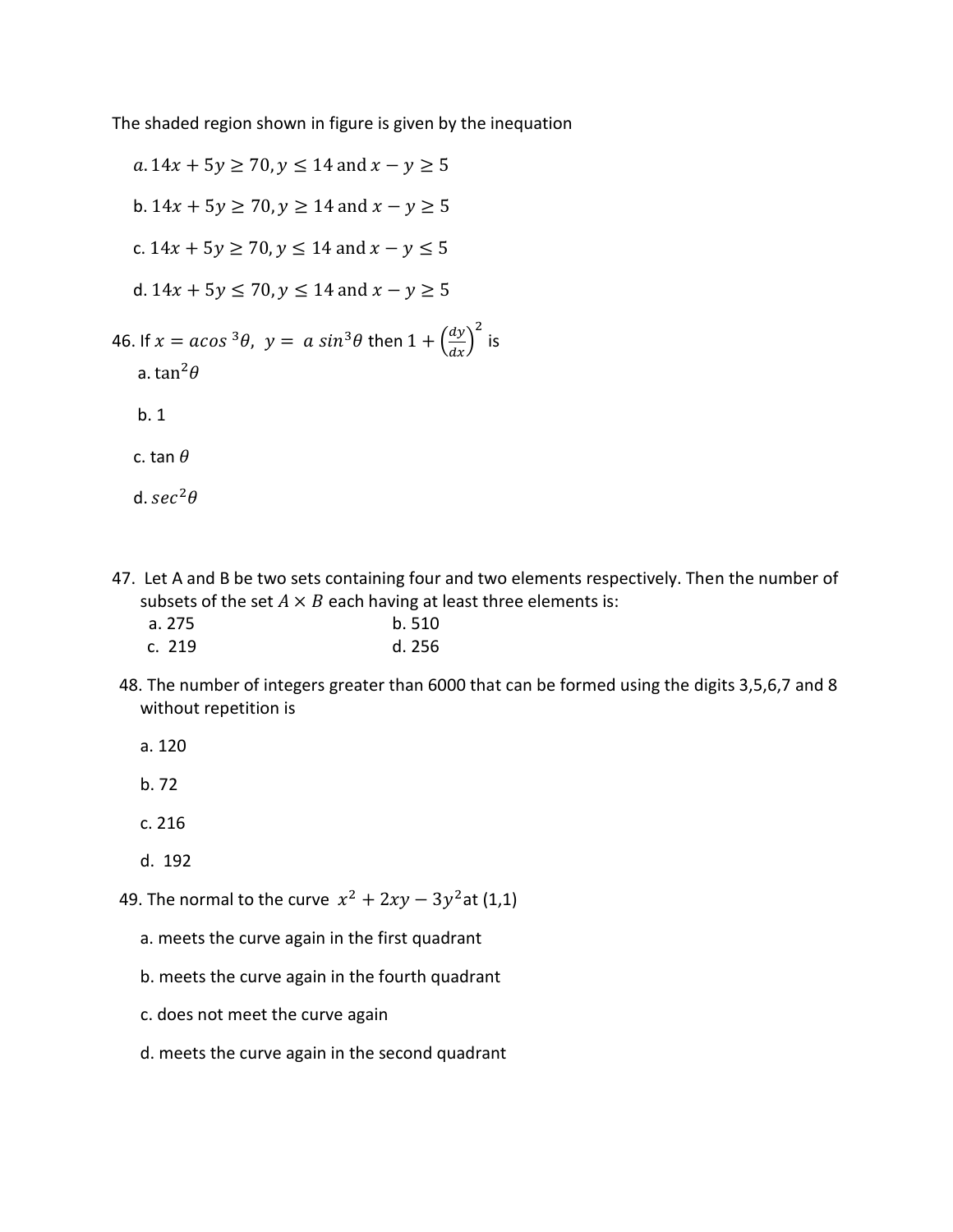- 50. The mean of the data set comprising of 16 observations is 16. If one of the observations valued 16 is deleted and three new observations valued 3,4 and 5 are added to the data, then the mean of the resultant data is
- a. 15.8 b. 14.0 c. 16.8 d. 16.0 51. The integral  $\int_2^4 \frac{\log x^2}{\log x^2 + \log(2\epsilon)}$  $\int_2^4 \frac{\log x^2}{\log x^2 + \log(36-12x+x^2)} dx$  is equal to a. 1 b. 6 c. 2
	- d. 4
- 52. If 12 identical balls are to be placed in 3 identical boxes then the probability that one of the boxes contains exactly 3 balls is:
	- a. 220 $\left(\frac{1}{2}\right)$  $\frac{1}{3}$ )<sup>12</sup> b. 22 $\left(\frac{1}{2}\right)$  $\frac{1}{3}$ <sup>11</sup> c.  $\frac{55}{2}$  $rac{55}{3} igg( \frac{2}{3} igg)$  $\frac{2}{3}$ )<sup>11</sup> d. 55 $\left(\frac{2}{3}\right)$  $\frac{2}{3}$ )<sup>10</sup>
- 53. If  $n$  is an even positive integer, then the condition that the highest degree term in the expansion of  $(1 + x)^n$  may have the greatest coefficient is

a. 
$$
\frac{n}{n+2} < x < \frac{n+2}{n}
$$
  
b.  $\frac{n+1}{n} < x < \frac{n}{n+1}$   
c.  $\frac{n}{n+4} < x < \frac{n+4}{4}$ 

d. none of these

54. One factor of 
$$
\begin{bmatrix} a^2 + x & ab & ac \ ab & b^2 + x & cb \ ca & cb & c^2 + x \end{bmatrix}
$$
 is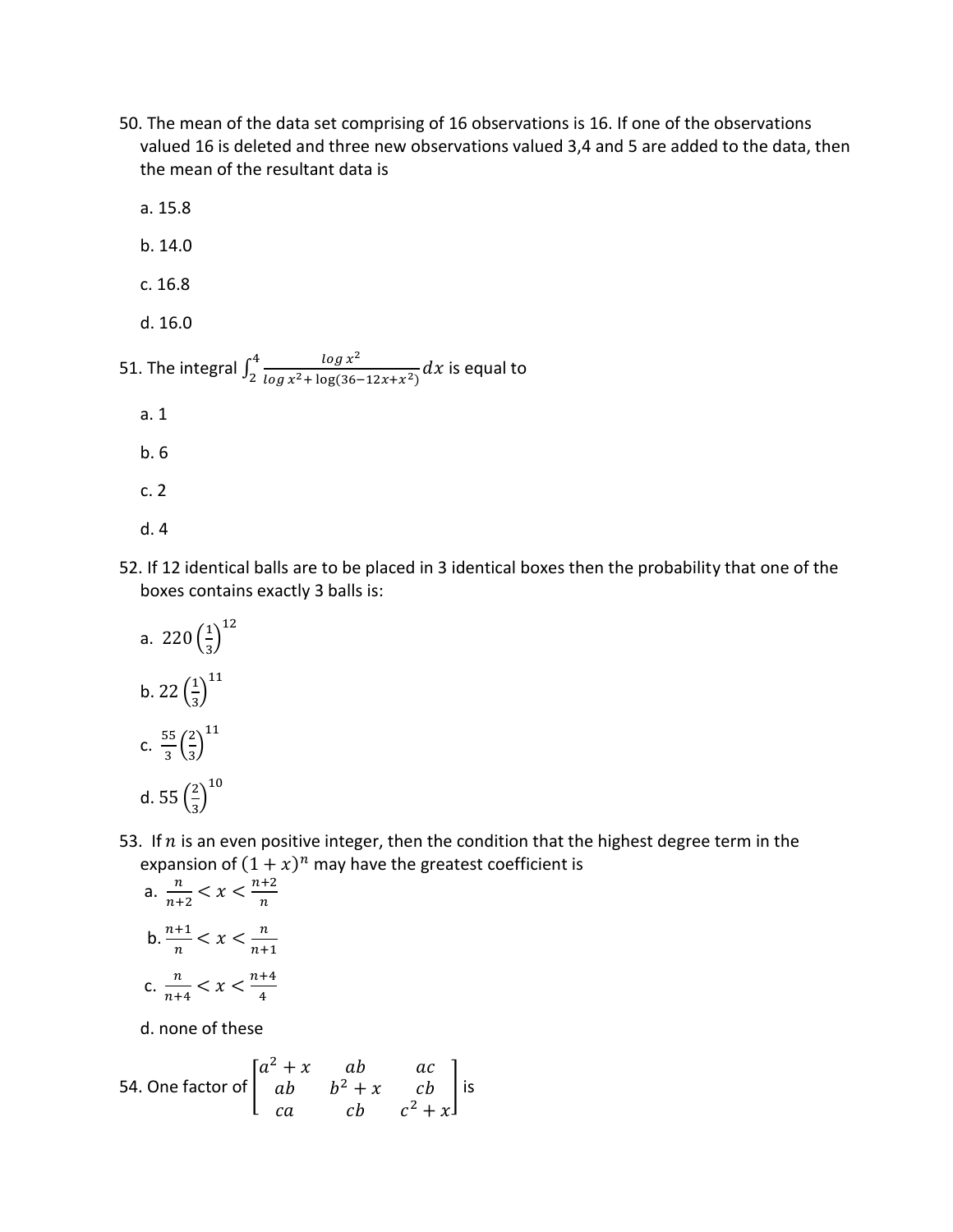- a.  $x^2$
- b.  $(a^2 + x)(b^2 + x)(c^2 + x)$
- c.  $1/\chi$ 
	- d. none of these

55. If the foci of the ellipse  $\frac{x^2}{16}$  $\frac{x^2}{16} + \frac{y^2}{b^2} = 1$  and the hyperbola  $\frac{x^2}{144}$  $rac{x^2}{144} - \frac{y^2}{81}$  $\frac{y^2}{81} = \frac{1}{2!}$  $\frac{1}{25}$  coincide, then the value of  $b^2$  is

- a. 1
- b. 5
- c. 7
- d. 9

56. The greatest and least values of  $(sin^{-1}x)^3 + (cos^{-1}x)^3$  are

a.  $-\frac{\pi}{2}$  $\frac{\pi}{2}, \frac{\pi}{2}$ 2 b.  $-\frac{\pi^3}{8}$  $\frac{\pi^3}{8}, \frac{\pi^3}{8}$ 8 c.  $-\frac{\pi^3}{22}$  $rac{\pi^3}{32}, \frac{7\pi^3}{8}$ 8

d. none of these

57. The equations of the common tangents to  $y^2 = 4ax$  and  $(x + a)^2 + y^2 = a^2$  are

a.  $y = \frac{x}{\sqrt{2}}$  $\frac{x}{\sqrt{3}}+a$ b.  $y = \pm(\sqrt{3x} + \frac{a}{x})$  $\frac{u}{\sqrt{3}}$ c.  $y = \pm(\frac{x}{\sqrt{x}})$  $\frac{x}{\sqrt{3}} + \sqrt{3}a$ 

d. none of these

58. Two circles  $x^2 + y^2 = 6$  and  $x^2 + y^2 - 6x + 8 = 0$  are given. Then the equation of the circle through the points of intersection of the two given circles and the point  $(1,1)$  is

a. 
$$
x^2 + y^2 - 6x + 4 = 0
$$
  
\nb.  $x^2 + y^2 - 3x + 1 = 0$   
\nc.  $x^2 + y^2 - 4y + 2 = 0$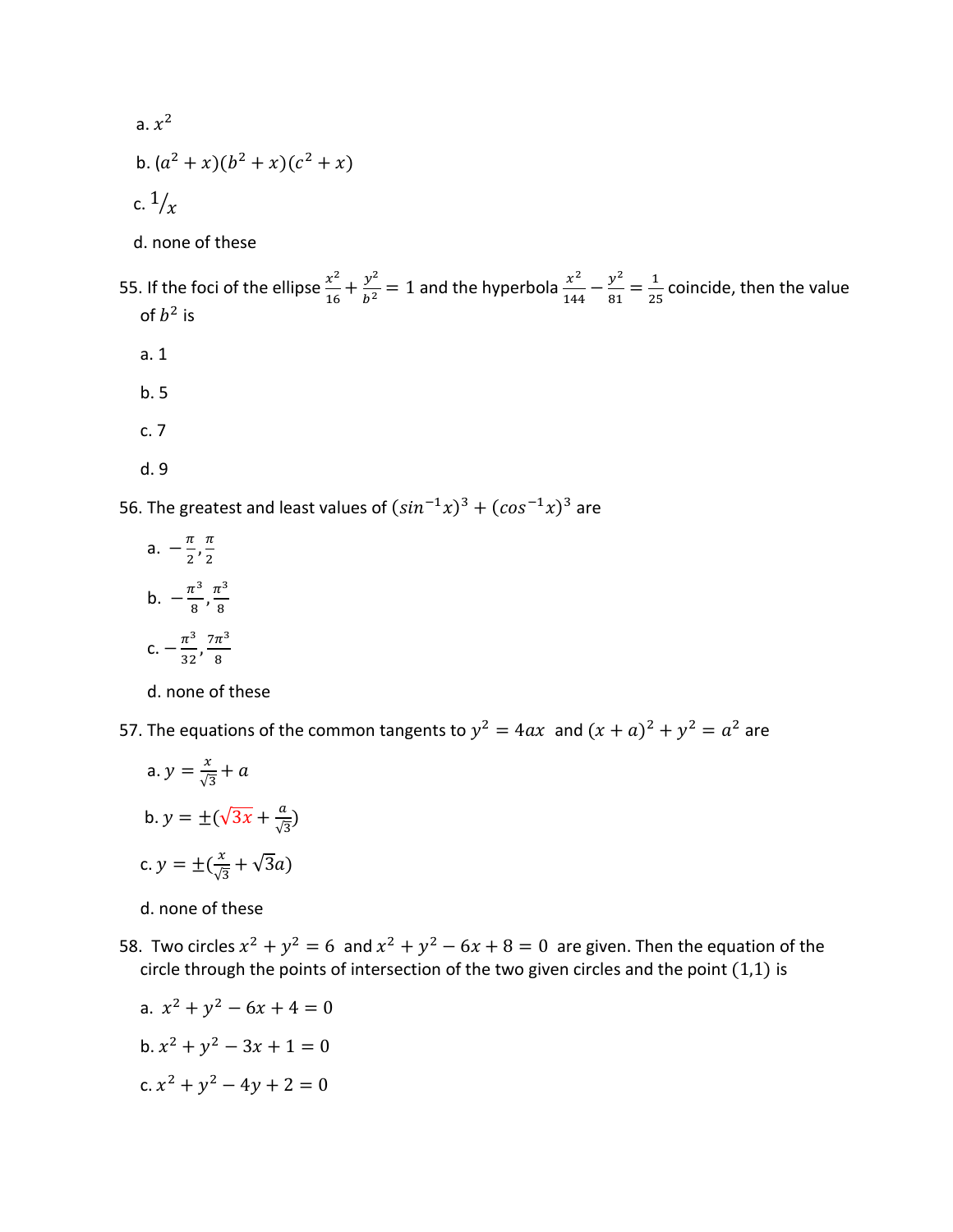## d. none of these

59. If sin  $\theta$  and  $\cos \theta$  are the roots of the equation  $ax^2 + bx + c = 0$ , then

a. 
$$
(a - c)^2 = b^2 - c^2
$$
  
\nb.  $(a - c)^2 = b^2 + c^2$   
\nc.  $(a + c)^2 = b^2 - c^2$   
\nd.  $(a + c)^2 = b^2 + c^2$   
\n60.  $\int_0^{\pi/2} [f(x) + f'(x)] dx =$   
\na.  $\frac{\pi}{2}$   
\nb.  $-\pi$   
\nc.  $\pi$   
\nd. 0